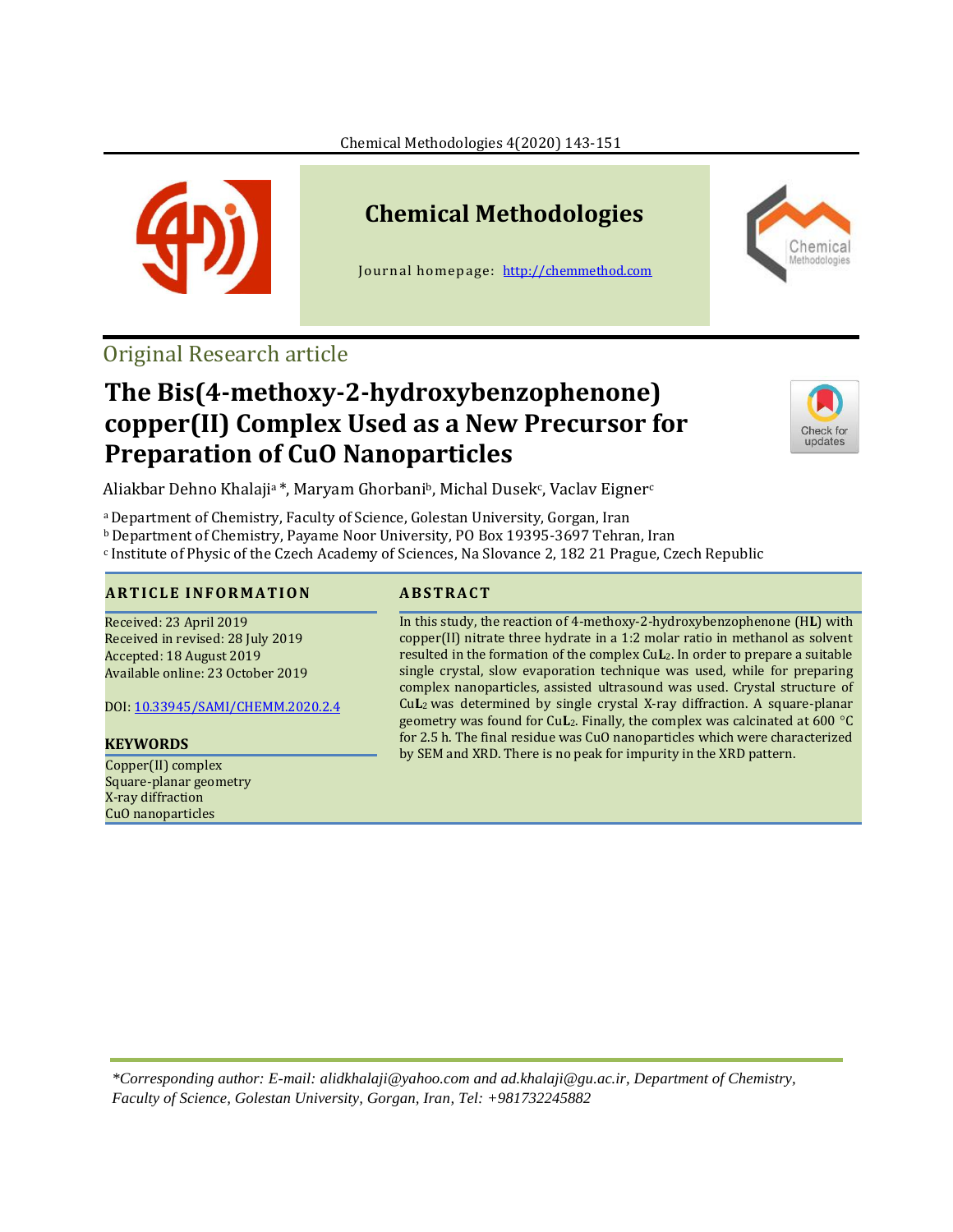#### **Graphical Abstract**



#### **Introduction**

Complexes containing the substituted salicylaldehyde attract continuing attention for their structural diversity and interesting thermal and kinetic properties [1-7]. The substituted salicylaldehyde can coordinate to various transition-metal ions as a bidentate NO ligand in the mono-anionic form, and form various geometries such as square-planar [7], square-pyramidal [7] and octahedral [2]. For example, Zianna *et al.*, [2] reported octahedral complexes with the formula  $[\text{Zn}(5\text{-}NO_{2}\text{-}salo)_{2}(\text{CH}_{3}OH)_{2}]$  and a square-planar complex  $\lceil \text{Cu(5-CH_3-salo)}_2 \rceil$ , and square-pyramidal complex  $\lceil \text{Cu(5-OCH_3-salo)}_2(\text{H}_2\text{O}) \rceil$  [7]. In recent years, many articles have been report on the use of complexes for preparing metal oxide nanoparticles by thermal decomposition methods [8-13]. The temperature used in most papers is about 500 °C [8-12] *i.e.,* Yazdan Parest and Morseli [8] prepared zinc oxide nanoparticles at 400 °C for 4 hours from the zinc(II) coordination polymer  $[\text{Zn}_3(\text{tza})_3(H_2O)_3]_n$ . Using this method, they prepared a spherical zinc(II) oxide nanoparticle with an average particle size of about 40 nm. Hosny and Dahshan [9] prepared spherical nanoparticles of manganese oxide  $(Mn_3O_4)$  from the thermal decomposition of manganese complexes at 500 °C. The obtained particle size is in the range of 39-90 nm.

Recently, many reports have been made on the preparation of copper oxide nanoparticles due to their applications and properties, such as electrocatalytic [14], antioxidant and antibacterial [15], as sensor for electrochemical determination of dopamine [16], photoelectrochemical water splitting [17] and optical properties [18].

Herein, we report the use of 4-methoxy-2-hydroxybenzophenone (H**L**) to prepare square-planar complex Cu**L**<sup>2</sup> (Scheme 1). The complex was characterized by elemental analyses and single-crystal Xray diffraction analysis. Nanoparticles of the complex were also prepared using ultrasonic baths. Finally, the complex was thermally decomposed at 600 °C for 2.5 h in order to obtain CuO nanoparticles. At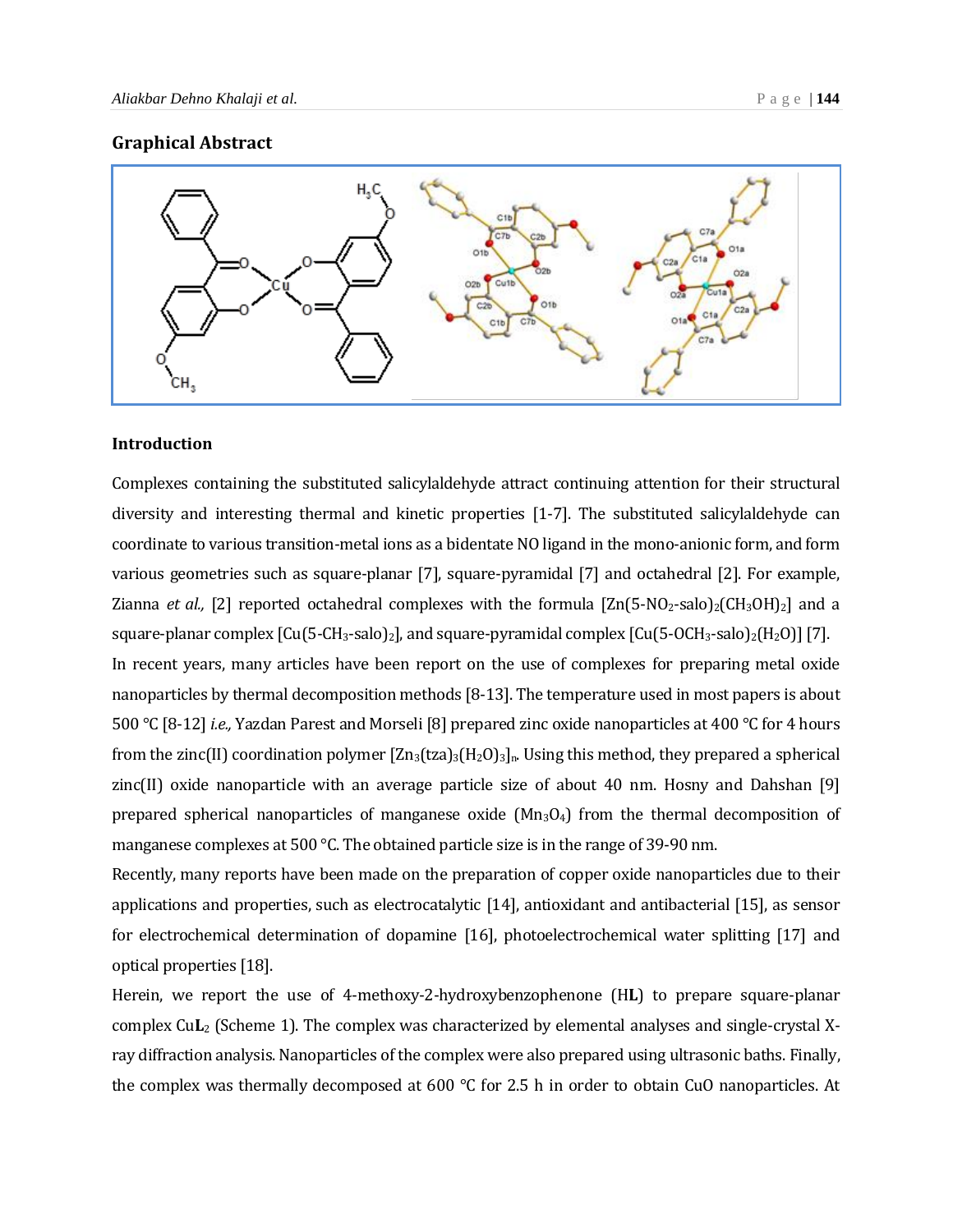lower temperatures and in less time, we failed to supply nanoparticles. This method is simple and inexpensive and can be used to prepare other metal oxide nanoparticles.



**Scheme 1.** Chemical structure of Cu**L**<sup>2</sup>

#### **Experimental**

#### **Material and methods**

All reagents and solvents were commercially available and used as received without further purifications. Elemental analyses were carried out using a Heraeus CHN-O rapid analyzer, and results agreed with the calculated values. Fourier transform infrared (FT-IR) spectra were recorded on a KBr disk on an FT-IR PerkinElmer spectrophotometer. X-ray powder diffraction (XRD) pattern of the complex was recorded on a Bruker AXS diffractometer D8 ADVANCE with Cu-Kα radiation with nickel beta filter in the range 2*θ*=10°–80°. The scanning electron microscopy (SEM) images were obtained from a Philips XL-30ESEM.

#### **Synthesis of single crystals of CuL<sup>2</sup>**

A methanolic solution of 4-methoxy-2-hydroxybenzophenone (H**L**) (0.02 mmol) was added with stirring and heating (60 °C) to a solution of copper(II) acetate monohydrate (0.01 mmol). The resulting solution was refluxed for 2 hours. After slow evaporation of the solution for several days, suitable crystals of Cu**L**<sup>2</sup> appeared. They were filtered off and washed with cold methanol. Anal. Calcd. for [C](file:///C:/Ghorbani/MS%20of%20Cu%20and%20Ni%20+%20bn/I%20_chemical_formula_moiety)[28](file:///C:/Ghorbani/MS%20of%20Cu%20and%20Ni%20+%20bn/I%20_chemical_formula_moiety)[H](file:///C:/Ghorbani/MS%20of%20Cu%20and%20Ni%20+%20bn/I%20_chemical_formula_moiety)[22](file:///C:/Ghorbani/MS%20of%20Cu%20and%20Ni%20+%20bn/I%20_chemical_formula_moiety)[Cu](file:///C:/Ghorbani/MS%20of%20Cu%20and%20Ni%20+%20bn/I%20_chemical_formula_moiety)1[O](file:///C:/Ghorbani/MS%20of%20Cu%20and%20Ni%20+%20bn/I%20_chemical_formula_moiety)<sup>6</sup> (Cu**L**2): C, 64.86; H, 4.25%. Found; C, 64.81.; H, 4.19%.

#### **Synthesis of nanoparticles of CuL<sup>2</sup>**

A methanolic solution of 4-methoxy-2-hydroxybenzophenone (H**L**) (0.02 mmol) was added with stirring and heating (60 °C) to a solution of copper(II) acetate monohydrate (0.01 mmol). The resulting solution was treated in a ultrasonic bath for 30 min. The resulting nanoparticles of Cu**L**<sup>2</sup> were filtered off and washed with cold methanol. Anal. [C](file:///C:/Ghorbani/MS%20of%20Cu%20and%20Ni%20+%20bn/I%20_chemical_formula_moiety)alcd. for C<sub>[28](file:///C:/Ghorbani/MS%20of%20Cu%20and%20Ni%20+%20bn/I%20_chemical_formula_moiety)</sub>[H](file:///C:/Ghorbani/MS%20of%20Cu%20and%20Ni%20+%20bn/I%20_chemical_formula_moiety)<sub>22</sub>[Cu](file:///C:/Ghorbani/MS%20of%20Cu%20and%20Ni%20+%20bn/I%20_chemical_formula_moiety)<sub>1</sub>[O](file:///C:/Ghorbani/MS%20of%20Cu%20and%20Ni%20+%20bn/I%20_chemical_formula_moiety)<sub>6</sub> (Cu**L**<sub>2</sub>): C, 64.86.; H, 4.25%. Found; C, 64.93; H, 4.32%.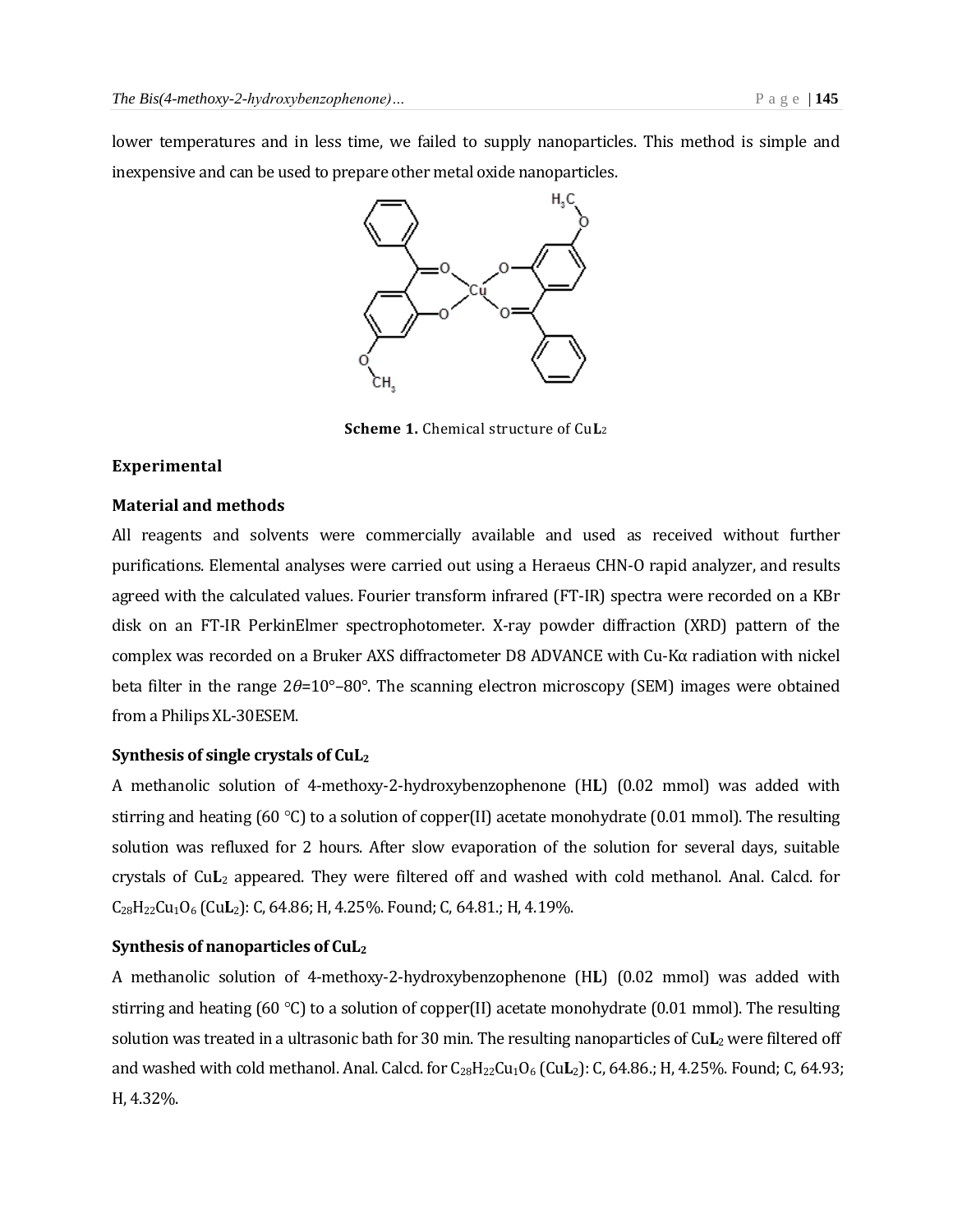#### **Synthesis of CuO nanoparticles**

The complex Cu**L**<sub>2</sub> in the form of nanoparticles was loaded into a platinum crucible, placed in an oven and heated to 600 °C at a rate of 10 °C/min in air. After keeping the sample at the final temperature of 600  $\degree$ C for 2.5 h, nanoparticles of CuO were obtained. Our efforts to produce pure copper oxide nanoparticles were not fruitful at lower temperatures. The final products were washed with ethanol, dried and characterized by FT-IR, XRD and SEM. FT-IR (KBr, cm-1): 3430 and 1615 (H-OH), 510 (Cu-O).

#### **X-ray structure determination**

Suitable single crystal of the dimensions 0.07 mm×0.04 mm×0.02 mm was chosen for X-ray diffraction study. Crystallographic measurements was done at 95 K with a four circle CCD diffractometer super nova of Rigaku oxford diffraction, using Cu-Kα radiation from a micro-focus sealed tube collimated by mirrors. As a detector we used the CCD detector Atlas S2. The crystal structure was solved by charge flipping with the program SUPERFLIP [19] and refined with the Jana 2006 program package [20] by full-matrix least-squares technique on *F*2. The molecular structure plots were prepared by Diamond 4.0 [21]. All hydrogen atoms were discernible in difference Fourier maps and could be refined to reasonable geometry. According to common practice, H atoms bonded to C were kept in ideal positions with C–H=0.96 Å and with  $U_{\text{iso}}$  (H) set to 1.2 $U_{\text{eq}}$  (C). All non-hydrogen atoms were refined using harmonic refinement. Crystallographic data and details of the data collection and structure solution and refinements are listed in Table 1.

| <b>Formula weight</b>                             | $C_{28}H_{22}Cu_{1}O_{6}$ |
|---------------------------------------------------|---------------------------|
| Formula weight                                    | 518                       |
| Crystal system                                    | Triclinic                 |
| Space group                                       | $P-1$                     |
| a, Ä                                              | 5.5570(2)                 |
| $b, \overline{A}$                                 | 10.4465 (3)               |
| $c, \AA$                                          | 20.3534                   |
| $\alpha$ , deg                                    | 103.533 (3)               |
| $\beta$ , deg                                     | 90.085 (3)                |
| $\overline{\gamma}$ , deg                         | 104.022 (3)               |
| $V, \hat{A}^3$                                    | 1112.38 (7)               |
| 7.                                                |                           |
| $\mu$ , mm <sup>-1</sup>                          | 1.77                      |
| $R_{\rm int}$                                     | 0.023                     |
| S                                                 | 1.28                      |
| <b>Measured reflections</b>                       | 6943                      |
| Independent reflections                           | 4377                      |
| Parameters                                        | 319                       |
| Reflections with $I > 3\sigma(I)$                 | 3542                      |
| $R(F^2 > 2\sigma(F^2))$                           | 0.035                     |
| $wR$ (F <sup>2</sup>                              | 0.099                     |
| $\Delta\rho_\text{max}$ , $\Delta\rho_\text{min}$ | $0.30, -0.37$             |

**Table 1.** Crystallographic data and structural refinement details of Cu**L**<sup>2</sup>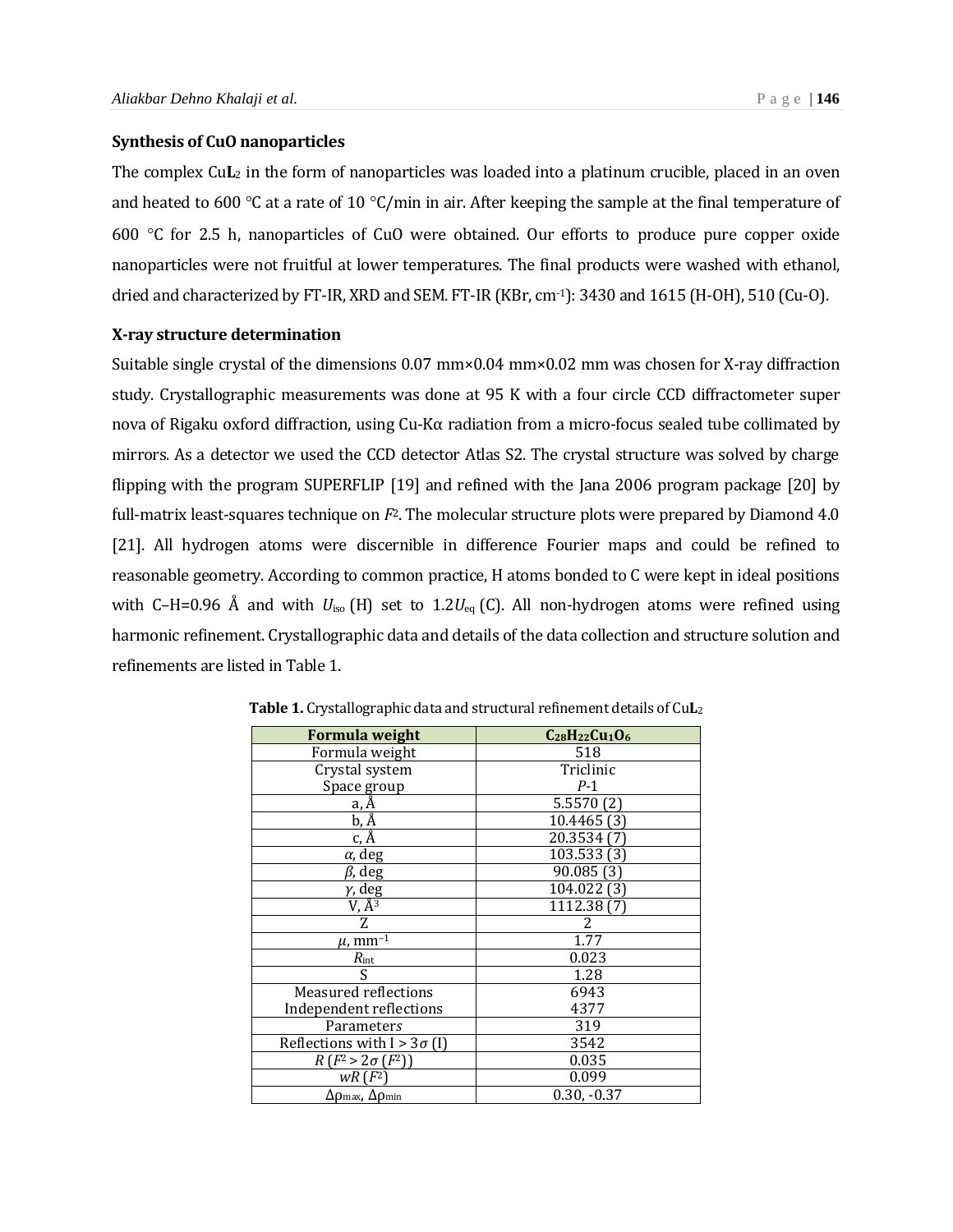### **Results and discussion**

#### **Structure description of CuL2**

Two distinct neutral complex molecules of the title compound with the atomic numbering scheme are shown in Figure 1.

The selected bond distances and angles are given in Table 2. The compound 4-methoxy-2 hydroxybenzophenone acts as a deprotonated bidentate ligand coordinated to the copper(II) ion in trans form. The geometry around the copper(II) ion in Cu**L**<sup>2</sup> is square planar. The Cu-O distances are in the ranges of 1.88 to 1.93 Å and the intrachelate and intrachelate O-Cu-O angles are 87.09 (7), 92.91 (7) and  $180.0\,(5)^\circ$  [7].

Using the values of the bond angles around the ion center, and using the following equation  $\{\tau = (\alpha \cdot \beta) / \sigma\}$ 90}, we can determine the suitable geometry for the coordination number of 4.  $\alpha$  and  $\beta$  are the largest and lowest bond angles, respectively. For *τ*=0, the geometry around the ion center is tetrahedral and for *τ*=1, the geometry around the ion center is square planar [22]. In this complex, *τ*=1.03, then the geometry around the copper ion is square planar. However, the unequal bond lengths and the angles around the copper ion center, confirmed the distortion from the ideal squar planar.



**Figure 1.** The two independent molecular structures of the title compound and overlay of both molecules, a) black, b) red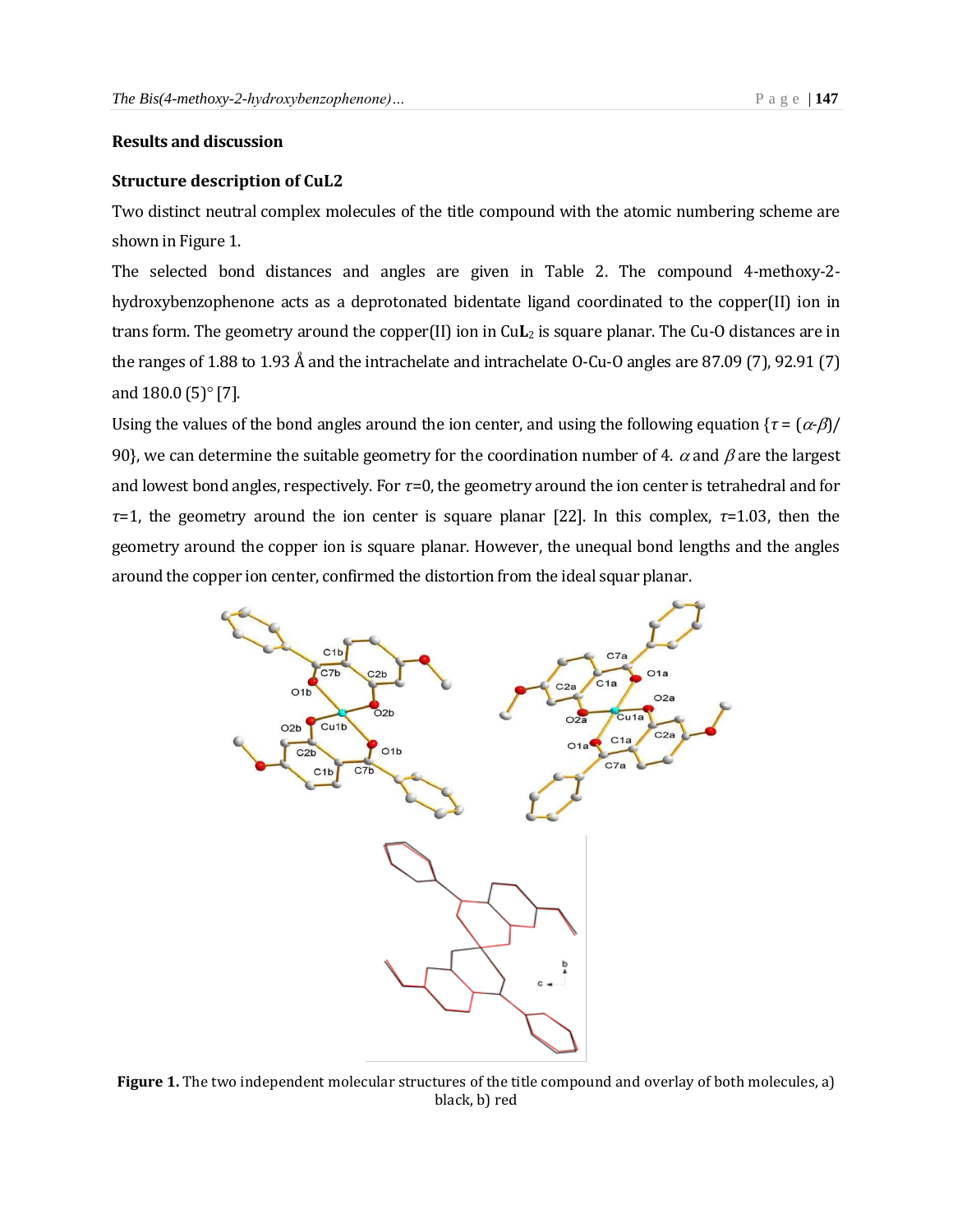| $Cu1a-01a$             | 1.9303(15)  |
|------------------------|-------------|
| $Cu1a-02a$             | 1.8867(16)  |
| $Cu1b-01b$             | 1.9332 (16) |
| $Cu1b-02b$             | 1.8872(15)  |
| $01b$ -Cu $1b$ - $01b$ | 180.0(5)    |
| 02b-Cu1b-02b           | 180.0(5)    |
| 01b-Cu1b-02b           | 92.88(6)    |
| $Cu1a-02a-C2a$         | 127.84 (12) |
| 01b-Cu1b-02b           | 87.12(6)    |
| $Cu1b-01b-C7b$         | 127.14 (16) |
| $Cu1b-02b-C2b$         | 127.69 (16) |
| 01a-Cu1a-01a           | 180.0(5)    |
| 02a-Cu1a-02a           | 180.0(5)    |
| 01a-Cu1a-02a           | 92.91 (7)   |
| 01a-Cu1a-02a           | 87.09 (7)   |
| Cu1a-01a-C7a           | 127.22 (13) |

**Table 2.** Selected bond distances and angles  $(\AA, \degree)$ 

Interesting feature of the crystal structure is the similarity of both symmetry-independent molecules. Figure 1 shows their overlay calculated by crystal CMP program [23] and indicates that the molecules are almost identical. In order to test whether the molecules are really identical, we used the rigid body tool of Jana 2006 and refined only one molecule in two positions defined by a translation vector and three independent rotations, using the TLS tenzors for description of rigid body displacement parameters. This refinement smoothly converged at R=0.0522 (an increase by  $\sim$ 0.02) and S=1.90 (an increase by  $\sim$ 0.6), resulting in the same message that the molecules are nearly identical. However, diffraction pattern does not allow to use a smaller or more symmetrical unit cell, so the identical symmetry independent molecules should be considered a matter of fact.

#### **Nanoparticles of the complex**

Ultrasonic bath assisted preparation of Cu**L**<sup>2</sup> resulted in uniformly shaped nanoparticles shown in the SEM image (Figure 2). Figure 2 shows that the size of the complex particles is larger than 100 nanometer.



**Figure 2.** SEM image of Cu**L**2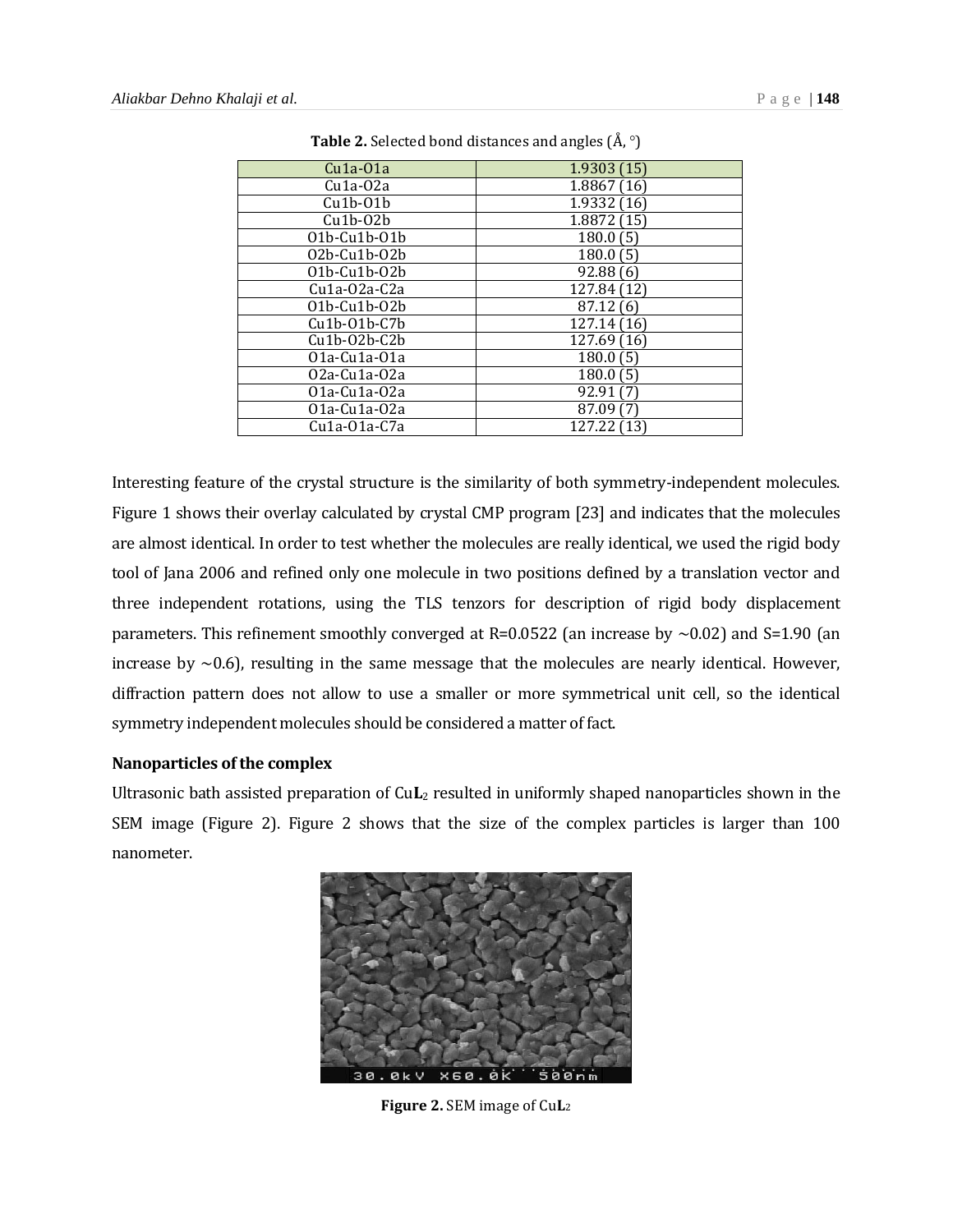#### **CuO nanoparticles**

We prepared CuO nanoparticle *via* thermal decomposition of CuL<sub>2</sub> at 650 °C for 2.5 h (Figure 3). Our efforts to produce nanoparticles at lower temperatures and in less time were useless. High temperature and long time causes the nanoparticles to become larger, because in this case the nanoparticles are sticking together.



**Figure 3.** SEM image of CuO nanoparticles

(Figure 3) shows the SEM image of CuO nanoparticles that exhibit uniform shapes. Although they have different dimensions, comparing Figures 2 and 3, the size of copper oxide nanoparticles is smaller than the size of the nanoparticles of the complex itself.

In the FT-IR spectrum copper oxide nanoparticles, the two-peaks in the 3430 and 1615 cm-1 regions represent the H-OH stretching of water-adsorbed molecules on the surface of nanoparticles [16]. The sharp peak at about  $510 \text{ cm}^{-1}$  is a characteristic peal of Cu-O stretching [16-24].

(Figure 4) shows the XRD pattern of CuO nanoparticles that can be fully indexed based on the monoclinic CuO (JCPDS: 45-0937) [25]. XRD results, thus, indicate the complete conversion of Cu**L**<sup>2</sup> to CuO. No obvious impurities were detected, indicating the high phase purity of the as-prepared samples. Also, the broadening of all the peaks in the XRD pattern indicates that the crystallites are small. Based on the Scherrer's equation, the particle size was about 45 nm.

### **Acknowledgments**

We are grateful to the Payame Noor University and Golestan University for financial support of this work. Crystallography was supported by the project 15-12653S of the Czech Science Foundation using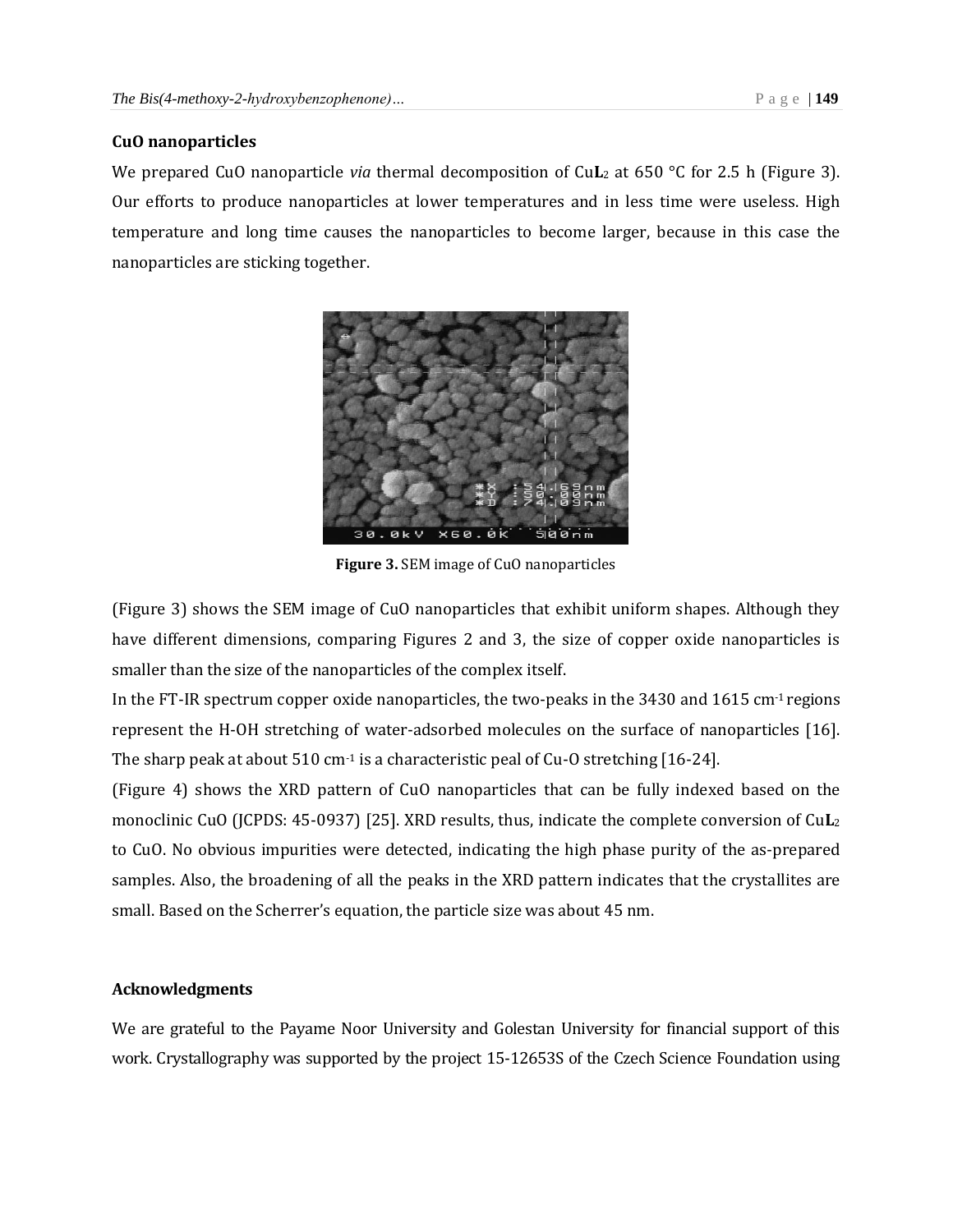instruments of the ASTRA lab established within the Operation program Prague Competitiveness project CZ.2.16/3.1.00/24510.



**Figure 4.** XRD pattern of CuO nanoparticles

#### **Supplementary materials**

CCDC 1874702 contains the supplementary crystallographic data for this paper. These data can be obtained free of charge from The Cambridge Crystallographic Data Centre via www.ccdc.cam.ac.uk/data\_request/cif.

#### **Conflict of Interest**

We have no conflicts of interest to disclose.

#### **References**

[1] Papadopoulos C., Kantiranis N., Vecchio S., Lalia-Kantouri M. *J. Therm. Anal. Calorim*., 2010, **99**:931

[2] Zianna A., Vecchio S., Gdaniec M., Czapik A., Hatzidimitriou A., Lalia-Kantouri M. *J. Therm. Anal. Calorim*., 2013, **112**:455

[3] Zianna A., Ristovic M.S., Hatzidimitriou A., Papadopoulos C.D., Lalia-Kantouri M. *J. Therm. Anal. Calorim*., 2014, **118**:1431

[4] Lalia-Kantouri M., Gdaniec M., Czapik A., Chrissafis K., Ferenc W., Sarzynski J., Papadopoulos C.D. *J. Therm. Anal. Calorim*., 2012, **109**:131

[5] Papadopoulos C., Cristovao B., Ferenc W., Hatzidimitriou A., Vecchio Ciprioti S., Risoluti R., Lalia-Kantouri M. *J. Therm. Anal. Calorim*., 2016, **123**:717

[6] Lalia-Kantouri M., Parinos K., Gdaniec M., Chrissafis K., Ferenc W., Papadopoulos C.D., Czapik A., Sarzynski J. *J. Therm. Anal. Calorim*., 2014, **126**:249

[7] Zianna A., Chrissafis K., Hatzidimitriou A., Lalia-Kantouri M. *J. Therm. Anal. Calorim*., 2015, **120**:59

[8] Yasdan Parast M.S., Morsali A. *J. Inorg. Org. Polym*., 2012, **22**:998